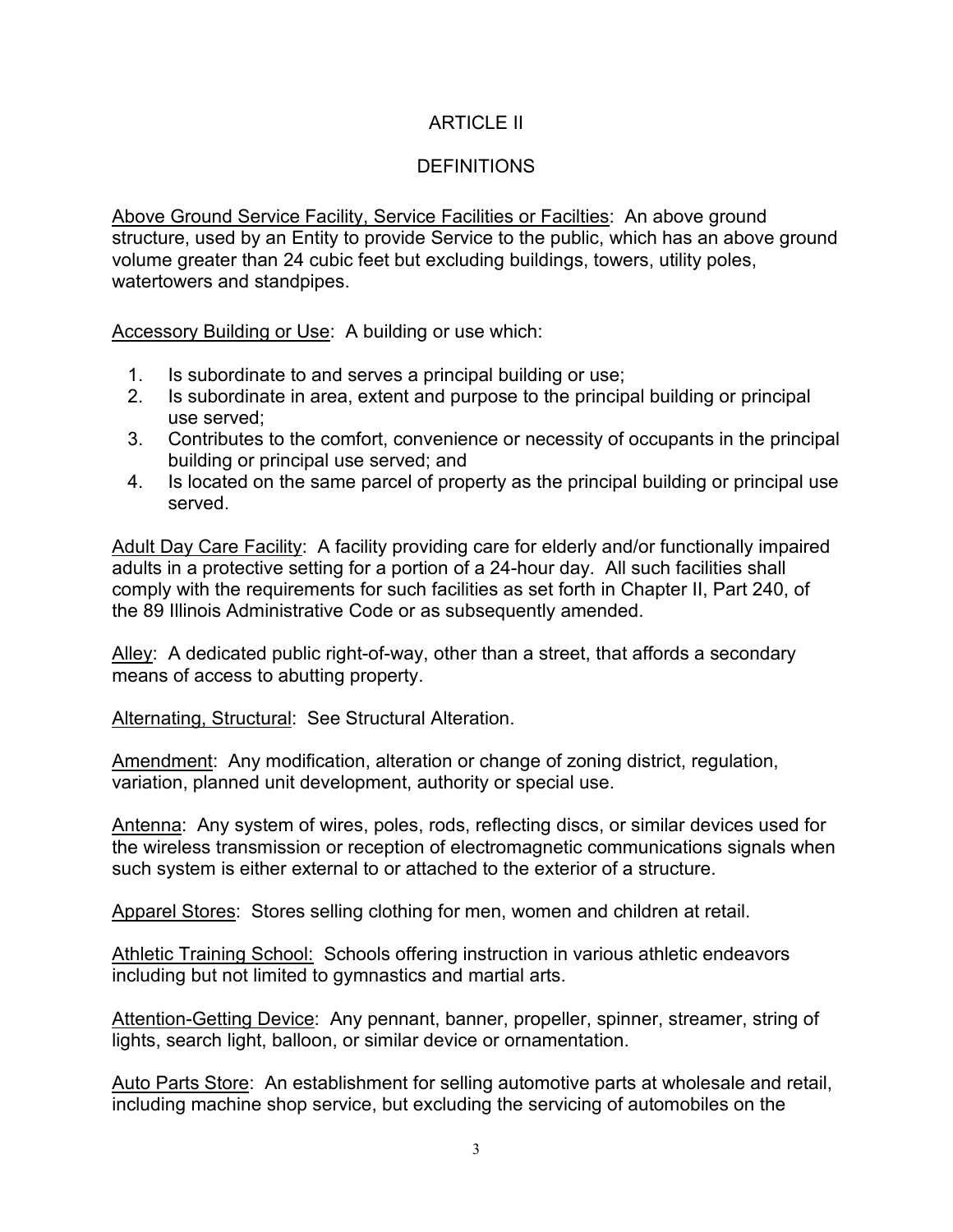premises. An establishment offering automotive parts for retail sale only need not be considered an "Auto Parts Store."

Automobile Repair Facility: An establishment for the general repair, engine rebuilding, reconditioning, body and frame repair, or painting of motor vehicles. The retail sale of automobile fuels shall not be permitted, except as incidental to the principal use.

Automobile Sales-New Car Dealers: The sales of new and used automobiles, motorcycles and trucks up to a Gross Vehicle Weight Rating (GVWR) of 19,500 pounds in operating condition, including the storage of automobiles, motorcycles and trucks up to a Gross Vehicle Weight Rating (GVWR) of 19,500 pounds in operating condition and the repair and servicing of such vehicles.

Automobile Sales-Used Car Dealers: The sales of used automobiles, motorcycles and trucks up to a Gross Vehicle Weight Rating (GVWR) of 19,500 pounds in operating condition, including the storage of automobiles, motorcycles and trucks up to a Gross Vehicle Weight Rating (GVWR) of 19,500 pounds in operating condition and the repair and servicing of such vehicles.

Automobile Service Station: An establishment for the servicing of automobiles. Services offered may include the retail sale of automobile fuels, lubricating oil or grease, tires, batteries, or minor automobile accessories; the installation of tires, batteries, and minor accessories; minor automobile repairs; washing or waxing of motor vehicles by hands; or the sale of convenience-type food and drug items. Major automobile repairs, including engine rebuilding or major reconditioning of worn or damaged motor vehicles or trailers, collision service, including body, frame, or fender straightening or repairing, and painting of motor vehicles, shall be prohibited.

Awning: An overhead cover that is temporary in nature and that projects from the wall of a building for the purpose of shielding a doorway or window from the elements.

Banks and Financial Institutions: Commercial banks, currency exchanges, savings and loan associations, and other similar financial institutions. This definition shall not include business and professional offices such as loan and mortgage offices, finance companies, stock brokers, and investment bankers.

Banquet Facility: With or without another use, and except for an Inn, a facility catering to parties and meetings which may include the preparation of and serving of food, and liquor, and the providing of entertainment. The facility may be further controlled by conditions of a Special Use Permit. In no case shall the parking requirements for a banquet facility be less than one (1) space for every three (3) legal occupants thereof.

Beverage Distribution Centers: Warehouses for the storage and distribution of soft drinks and other non- alcoholic beverages but not including bottling plants and similar industrial uses.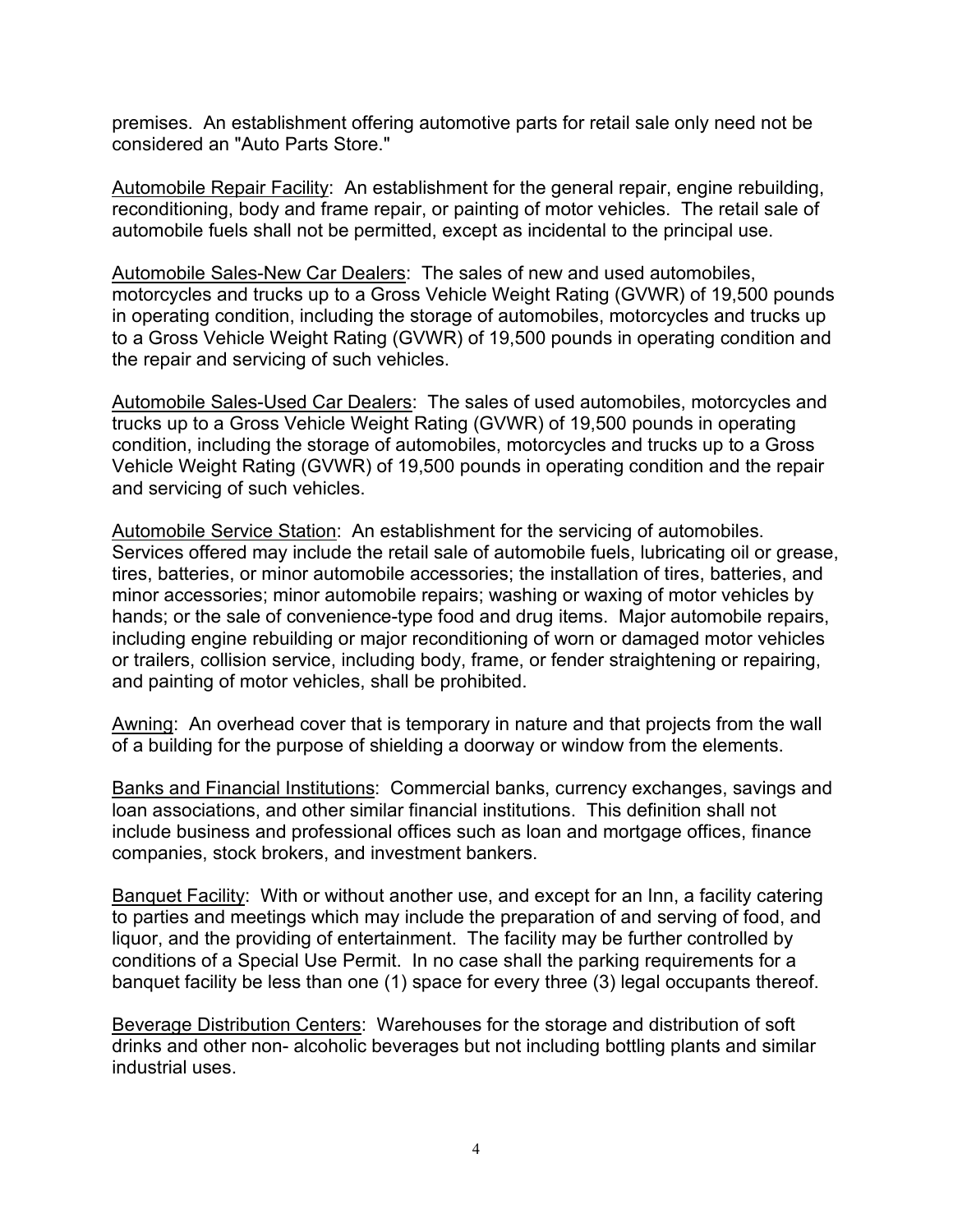Block: A tract of land bounded by streets, or by a combination of street, railroad rightof-way, or waterways.

Boat Trailer: A trailer, not used commercially, constructed and used for carrying personal property designed for navigation on the water.

Building: Any covered structure built for the support, shelter or enclosure of persons, animals, chattels or movable property of any kind, which is permanently affixed to the land or any covered or uncovered equipment permanently affixed to the land acting as a subordinate station for the distribution of electric current or other utilities.

Building Height: The total vertical distance from grade level to the highest point of the roof surface.

Bulk Regulations: Regulations controlling the size of buildings or other structures and the relationships of buildings, structures, and uses to each other and to open areas and lot lines. Bulk regulations include regulations controlling:

- 1. Maximum height
- 2. Minimum lot size
- 3. Maximum lot coverage and maximum floor area ratio, whichever is less.
- 4. Minimum lot width
- 5. Minimum size of yards and setbacks
- 6. Minimum usable open space

Bus: Every motor vehicle designed for carrying more than ten (10) passengers and used for the transportation of persons, and every motor vehicle other than a taxicab, designed and used for the transportation of persons for compensation.

Business and Professional Office: An office used primarily for correspondence, administration, research, training, editing, or the creation of written or graphic materials, or the office of an accountant, doctor (excluding veterinarians), dentist, attorney, real estate broker, insurance broker, architect, engineer, psychologist, or similar professional person. Business and professional offices shall not include retail sales, manufacturing, or fabrication except that which is accessory to a professional type use and is custom made, such as the making of dentures or the grinding of lenses for eye glasses.

Camping Trailer: A trailer, not used commercially, constructed with partial side walls which fold for towing and unfold to provide temporary living quarters for recreational camping or travel use.

Canopy: Any structure, movable or stationary, attached to and deriving its support from framework or posts or other means independent of a connected structure for the purpose of shielding a platform, stoop or sidewalk from the elements.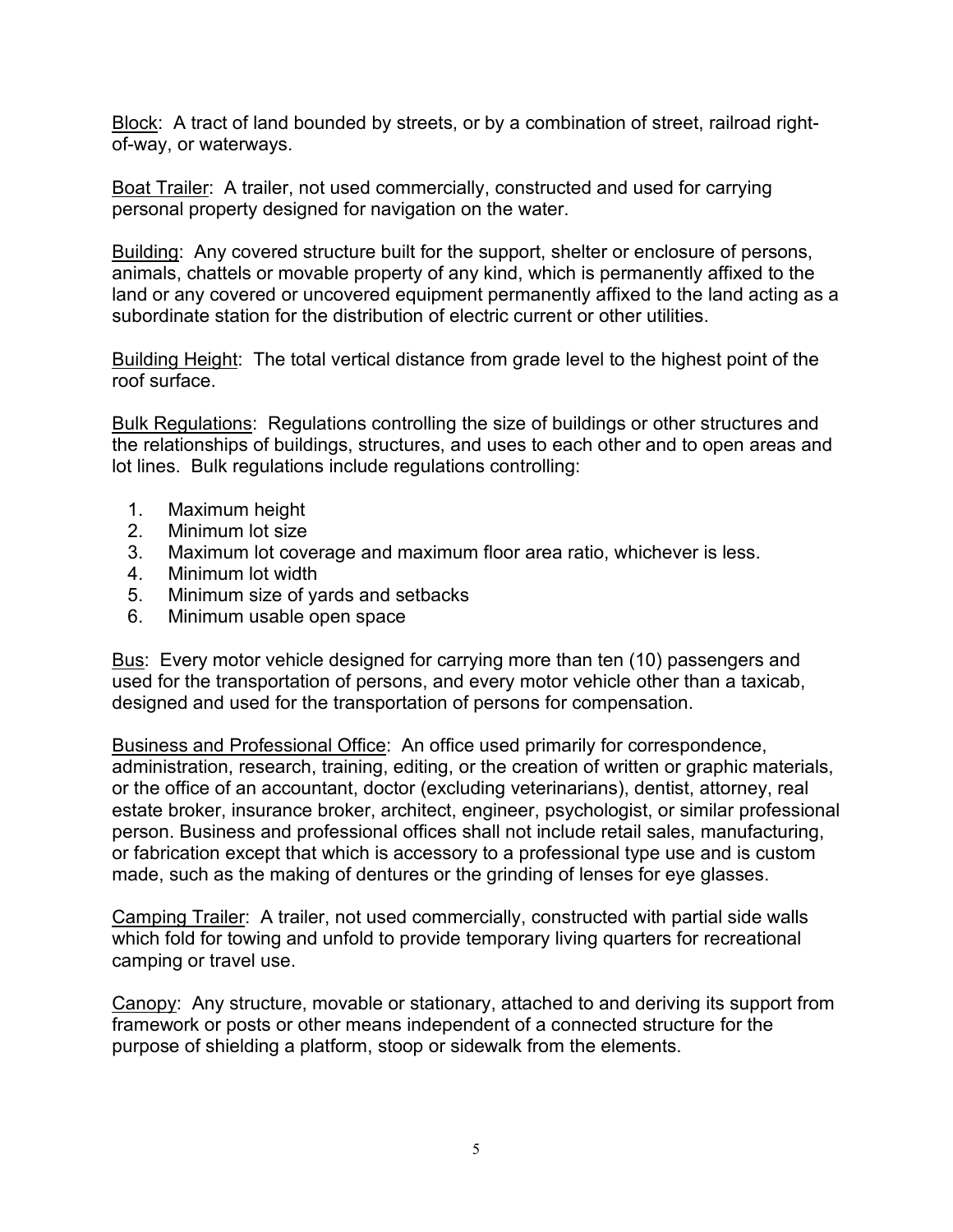Car Wash: An establishment for the washing of motor vehicles, either by automatic or semi-automatic mechanical devices, or by providing space, water, equipment, or soap for the washing of more than one automobile at one time by customers.

Carry-Out Restaurant: An establishment whose principal business is the sale of foods or beverages to the consumer in a ready-to-consume state, usually served in disposable containers, and where consumption of such items on the premises is prohibited.

Cat Adoption Agency: A limited-admission, public 501(c)(3) non-profit organization, licensed and subject to inspection by the Illinois Department of Agriculture, registered with the Illinois Charity Bureau, and in accordance with the Animal Welfare Act and Humane Animal Care Act, that provides a community service to reduce the overpopulation of cats through the offering of rescue, rehabilitation, rehoming, behavioral assessment/ training, and pet ownership education services (not to include the boarding or veterinary care of the public's cats), by temporarily providing housing for cats in need at the facility, at partnering pet store locations, and in foster homes.

College: A school of higher learning accredited by the State of Illinois and equipped to qualify students for degrees of scholastic achievement.

Commercial Vehicle: Any vehicle classified as a vehicle of the second division, pursuant to the provisions of the Illinois Motor Vehicle Code, designed for carrying more than ten (10) people or designed or used for carrying freight or cargo and operated for the transportation of persons or property in the furtherance of any commercial or industrial enterprise, for hire or not for hire. It shall be prima facie evidence that a vehicle is a commercial vehicle if it bears second division vehicle registration (license) plates, except "RV" recreational vehicle registration plates, pursuant to the provisions of the Illinois Motor Vehicle Code.

Condominium: Property submitted to the provisions of the Condominium Property Act of the State of Illinois.

Contiguous: Parcels which are directly adjacent to each other, having a common lot line of at least 50 feet in length, shall be considered contiguous. Parcels separated by an alley shall also be considered contiguous if at least 50 feet of the full width of the alley right-of-way touches both parcels. Parcels separated by a public street shall not be considered contiguous.

Contractor's Heavy Equipment: Any and all motorized equipment used in the excavation or improvement of real property and in the construction of structures of any nature.

Convenience Filling Station: An establishment offering automotive fuels for retail sale; other items offered for sale may include lubricating oil, minor automobile accessories, and convenience food and drug items. Motor vehicle repair work or service of any kind, except emergency repairs, is prohibited.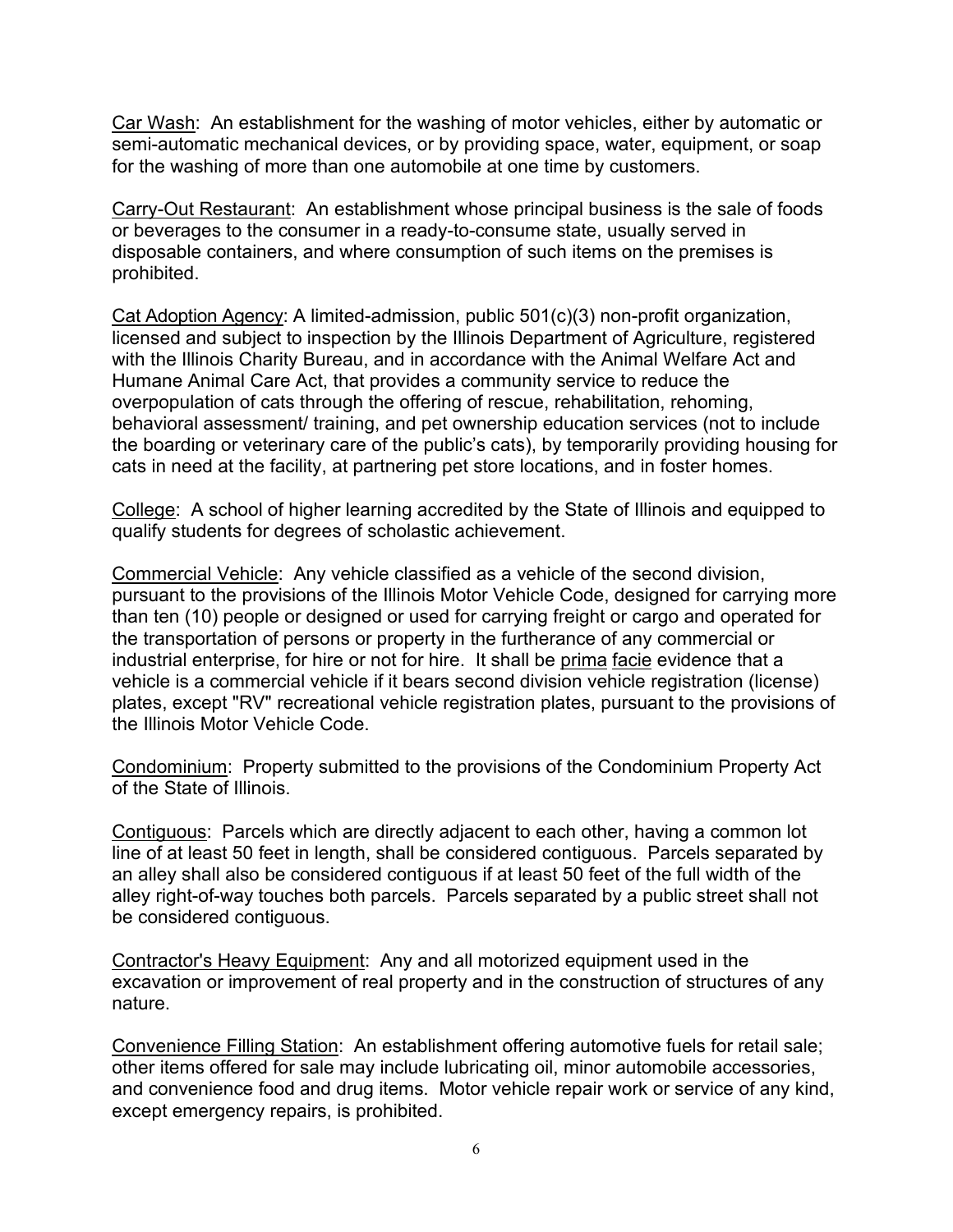Corner Lot: A lot which adjoins the point of intersection or meeting of two (2) or more streets and in which the interior angle formed by the street lines is one hundred thirtyfive (135) degrees or less. If the street lines are curved, the angle shall be measured at the point of intersection of the extensions of the street lines in the direction which they take at the intersection of the street line with the side lot line and with the rear lot line of the lot. If the street line is curved at its point of intersection with the side lot line or rear lot line, the tangent to the curve at that point shall be considered the direction of the street line.

Curb Level: The "curb level" for any building is the level of the established curb in front of such building measured at the center of such front. Where no curb elevation has been established, the mean elevation of the finished lot grade immediately adjacent to a building shall be considered the "curb level".

Dish Antenna: A dish-like antenna, also referred to as microwave antenna or microwave dish antenna, used to link communications sites together by wireless transmission of voice or data.

District: A section of the City of Wheaton for which regulations governing the height, volume, area and use of buildings and premises are the same.

Donation Drop Box: A receptacle used for the collection of used clothing, shoes, books and small household items donated by the public for redistribution.

Dry Cleaning and Laundry Depot: An establishment or business operated or maintained for the pick-up and delivery of dry cleaning and/or laundry without the maintenance or operation of any laundry or dry cleaning equipment or machinery on the premises.

Dry Cleaning Plant: An establishment in which clothing and other fabrics are dry cleaned professionally.

DVD Vending Machine: A DVD vending machine is any receptacle used for the distribution and collection of DVD rentals to the public.

Dwelling Unit: One (1) or more rooms in a residential building or residential portion of a building which are arranged, designed, used or intended for use by one (1) family, and which includes cooking space and bathroom facilities reserved for the occupants thereof.

Family: Either (a) an individual or two (2) or more persons related by blood, marriage, or adoption, including foster children, living together as a single housekeeping unit in a dwelling unit; or (b) a group of not more than four (4) persons who need not be related by blood, marriage, or adoption, living together as a single housekeeping unit in a dwelling unit; plus in either case, usual domestic servants. Any dwelling meeting the definition of a Group Care Home, four (4) unrelated individuals may reside in the same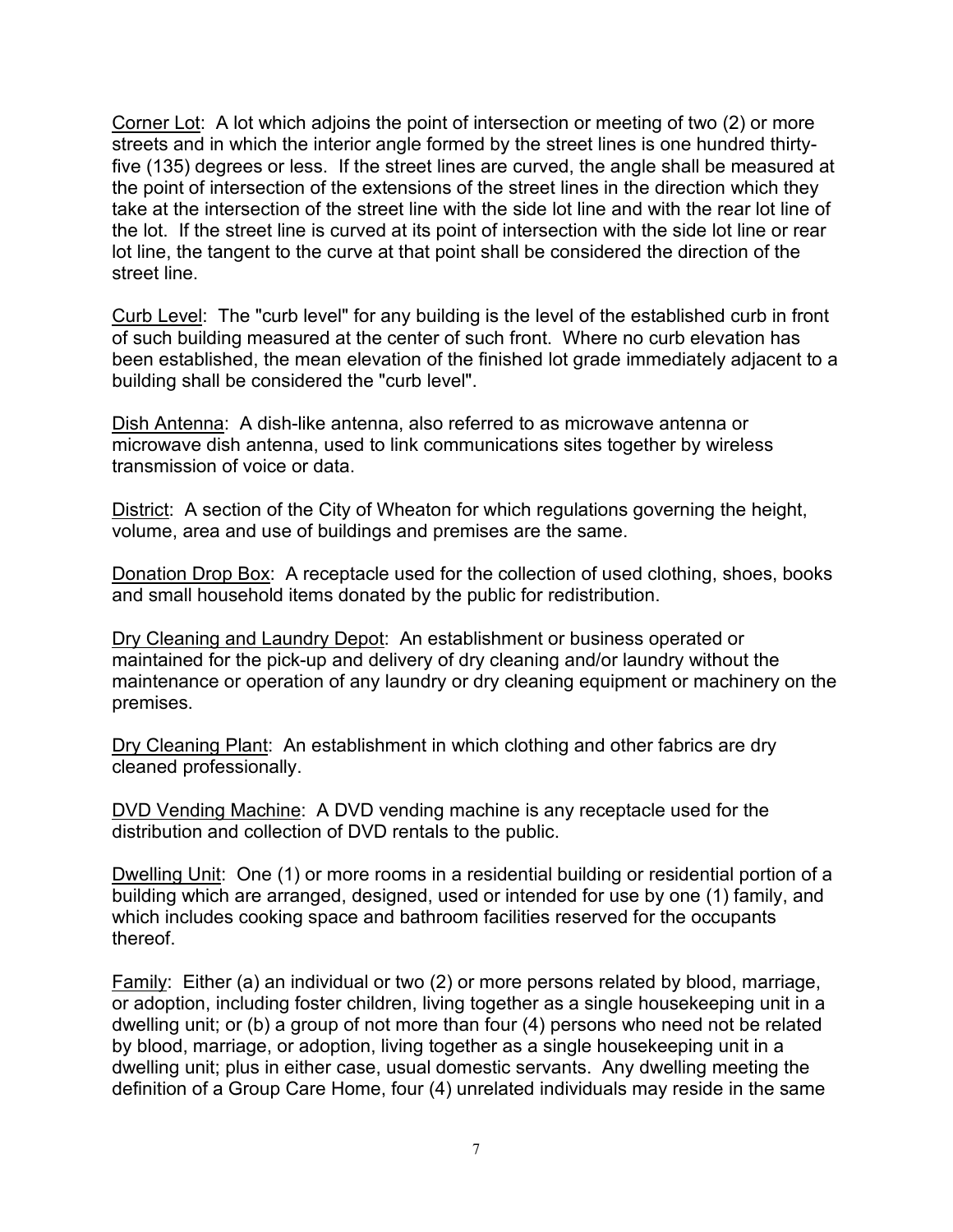dwelling unit along with one (1) additional staff member, for a total of five (5) unrelated individuals.

Fast Food or Drive-In Restaurant: An establishment whose principal business is the sale of food or beverages to the consumer in a ready-to-consume state for consumption either on or off the premises, and whose design or principal method of operation includes one or both of the following characteristics:

- 1. Food or beverages are served in disposable containers.
- 2. Foods or beverages are served directly to the customer in a motor vehicle.

Fence: A free-standing structure of metal, masonry, composition or wood or any combination thereof, resting on or partially buried in the ground and rising above ground level, and used for confinement or screening.

Flashing Sign: Any directly or indirectly illuminated sign either stationary or moving, which exhibits changing light or color effects.

Floor Area: The sum of the gross horizontal areas of the several floors of a building, or a portion thereof, devoted to a use. Floor area shall be measured from the exterior wall surface, or from the center line of walls joining two rooms or buildings. The following shall be included in the computation of floor area, except as otherwise provided:

- 1. Any basement, cellar or attic floor space which is finished for use;
- 2. Interior balconies, mezzanines, and penthouses;
- 3. Porches which are enclosed and finished for year-round use;
- 4. Accessory storage areas within selling or working space, such as counters, racks, or closets;
- 5. Hallways, entryways, and waiting rooms.

The following may be excluded from the computation of floor area:

- 1. Floor space devoted primarily to the housing of mechanical or electrical equipment;
- 2. Floor space devoted primarily to storage, except accessory storage as described above;
- 3. Floor space devoted to off-street parking or loading facilities;
- 4. Stairwells, landings and elevator shafts.

Where any building consists of, or is devoted entirely to the housing of mechanical or electrical equipment (commonly referred to as a public or private utility substation), the sum of the gross horizontal area of said building shall be its floor area.

Floor Area, Gross: For the purpose of determining Floor Area Ratio, the gross floor area of a building or buildings shall be the sum of the horizontal areas of the several measured from exterior faces of exterior walls, without deduction for hallways, stairs, closets, thickness of walls, columns, and shall also include the following: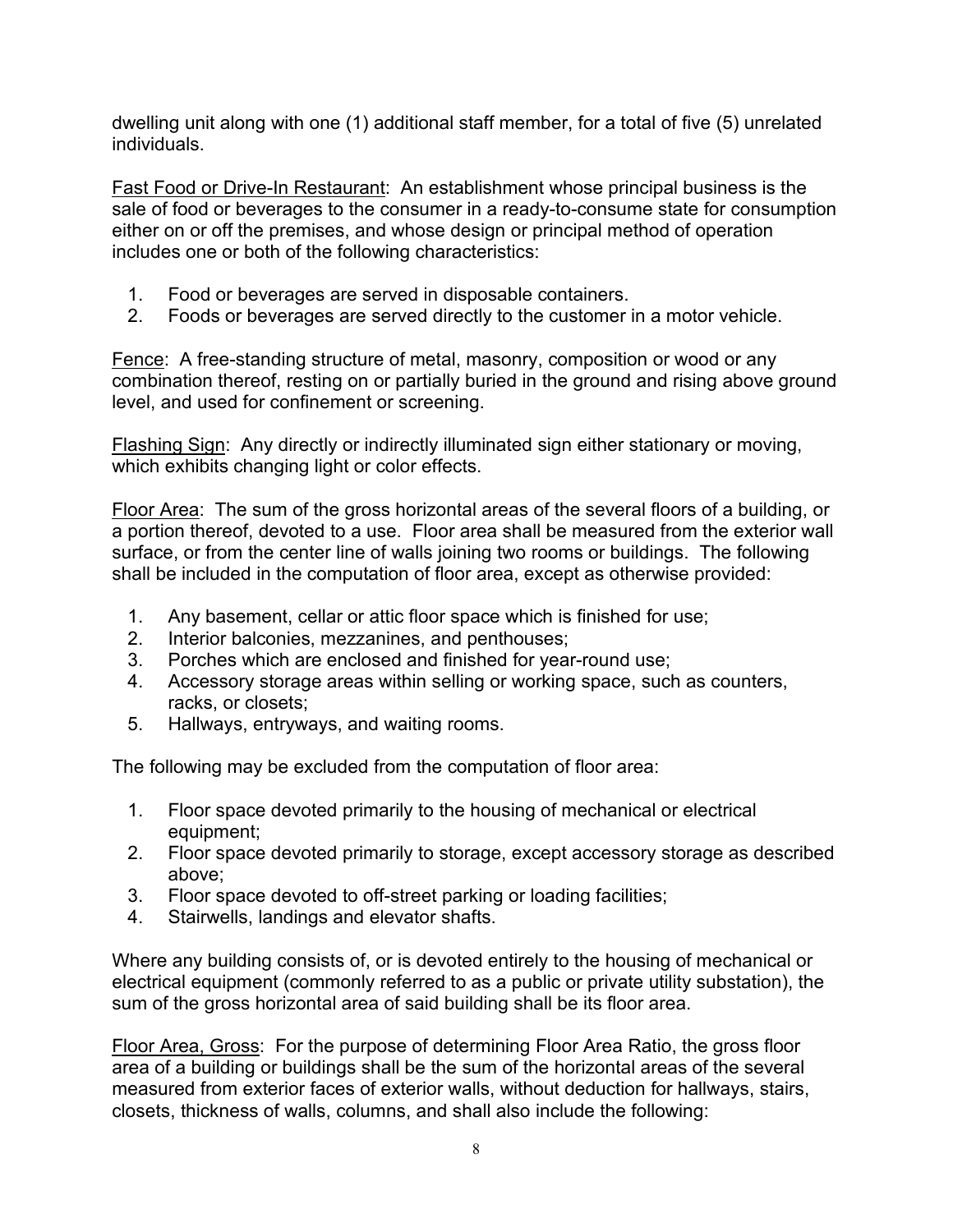- 1. A basement or cellar having more than three and one-half (3½) feet in height above adjacent grade around fifty percent (50%) or more of the basement perimeter.
- 2. In the case of a basement or cellar not fitting the description of subsection 1 above, but having normal direct access to the outside not through another floor, one-half (½) of the basement or cellar area shall be included.
- 3. An attic, the space between the ceiling beams of the top story and the roof rafters, which has a fixed stairway as a means of access and a height of seven and one-third (7⅓) feet above the attic floor.
- 4. Interior balconies and mezzanines.
- 5. Enclosed porches and sun rooms.
- 6. Roofed-over decks, patios, porches, and stairs.
- 7. Unroofed decks, patios, porches, and stairs over four (4) feet above the average grade of adjoining ground.
- 8. All square footage in excess of five hundred (500) square feet in any detached or attached garage or other accessory structure.

Floor Area Ratio: The numerical value obtained through dividing the gross floor area of a building or buildings by the total area of the lot on which such building or buildings are located.

Frontage: The length of a front lot line or lines.

General Standards: Those regulations listed under each separate use district under the heading "Standards" plus the regulations contained in Article III (Zoning Districts), Article XXII (Off-Street Parking and Loading), Article XXIII (Signs), Article XXIV (Accessory Uses and Home Occupations), and Article XXV (Performance Standards).

Grade Level: A horizontal reference plane representing the average finished ground level at a perimeter which is four (4) feet from the exterior walls of the building.

Ground Sign: A sign self-supported by posts or other supports independent of any building or structure.

Group Care Home: Group Care Home means (a) one residential dwelling maintained as a single housekeeping unit occupied by special needs individuals or (b) no more than two residential dwellings occupied by special needs individuals on the same zoning lot each being operated as a separate housekeeping unit but both being under the control and management of a single not-for-profit organization. In both instances no more than a total of 15 persons, including caregivers, shall occupy one residential dwelling or two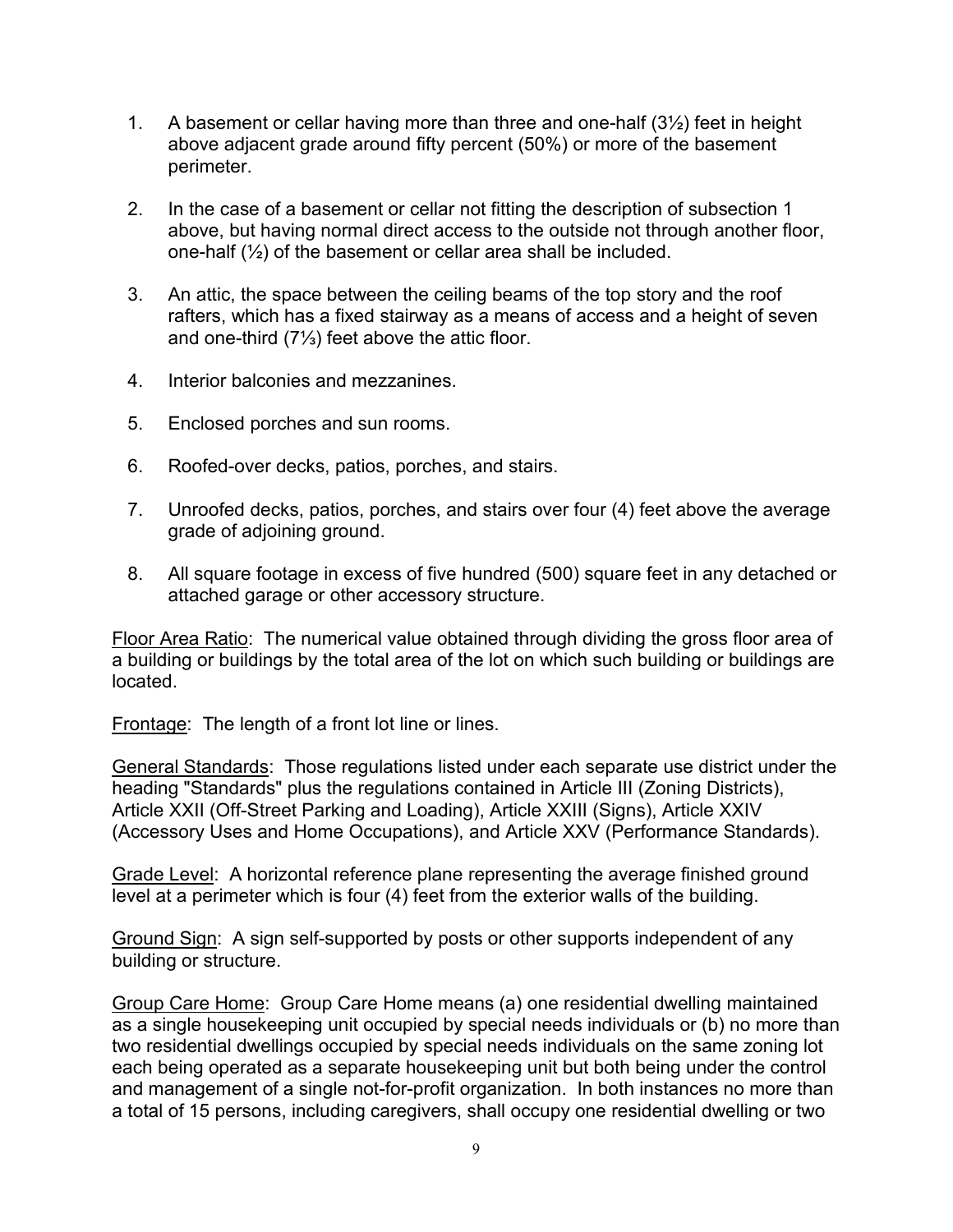residential dwellings in combination with each other. The total number of occupants of a Group Care Home may be further limited by the conditions of the Special Use Permit where lawful. The occupants of a Group Care Homes are not required to meet the definition of a "Family" as set forth in the Zoning Ordinance. Notwithstanding other provisions of this Zoning Ordinance, two dwellings on a single zoning lot shall not require five hundred (500) feet of separation. A Group Care Home of two dwellings on a single zoning lot shall satisfy the bulk regulations, parking requirements, and other requirements and standards applicable to the zoning district and zoning lot as if the two dwellings were one. A group care home dwelling may have separate bath and kitchen facilities for live in staff. For purposes of this definition the term "special needs individuals" includes, but is not limited to, developmentally disabled persons, alcoholics, the mentally ill, or other persons participating in counseling, respite or rehabilitation programs. Group Care Homes shall provide a program structured to meet the social, rehabilitative, and respite needs of persons residing therein, in a residential community setting.

Prior to admitting residents, the Group Care Home shall file for and obtain a license from the appropriate Federal, State, or County agencies. If no license is required by a Federal, State, or County agency, the Group Care Home shall file for and obtain a Group Care Home license as provided for by Chapter 26 of the Wheaton City Code. A valid existing Federal, State, County or City license shall be a condition precedent to the issuance of a Special Use Permit.

Prior to admitting residents, the Group Care Home shall obtain a letter approving the occupancy from the City Planner, pursuant to certifying that all codes and standards have been satisfied. The Group Care Home shall house such staff persons as is required to meet the standards of the licensing agencies. A foster care home shall not be classified as a Group Care Home, unless it fails to meet the definition of "Family" contained in Article II of this ordinance.

Guest or Visitor: A person who rents or occupies a Short-Term Home Sharing Rental.

Height, Maximum: The vertical distance from grade level to the highest part of a building or structure. The following may exceed the maximum height limitations:

- 1. Chimneys, flues, stacks, fire escapes, elevator enclosures, ventilators, skylights, antennas, and similar roof structures required to operate and maintain the building on which they are located, except as specifically regulated by this ordinance.
- 2. Flag poles, antenna towers and aerials, water towers and tanks, steeples, monuments, cupolas, silos, and barns.

Historical and Architectural Education Centers: A facility within an existing structure not less than fifty (50) years old and owned and operated by an entity no part of the income of which is distributable to its members, directors, or officers and whose principal location is within the City of Wheaton, Illinois, and whose purpose is the promotion of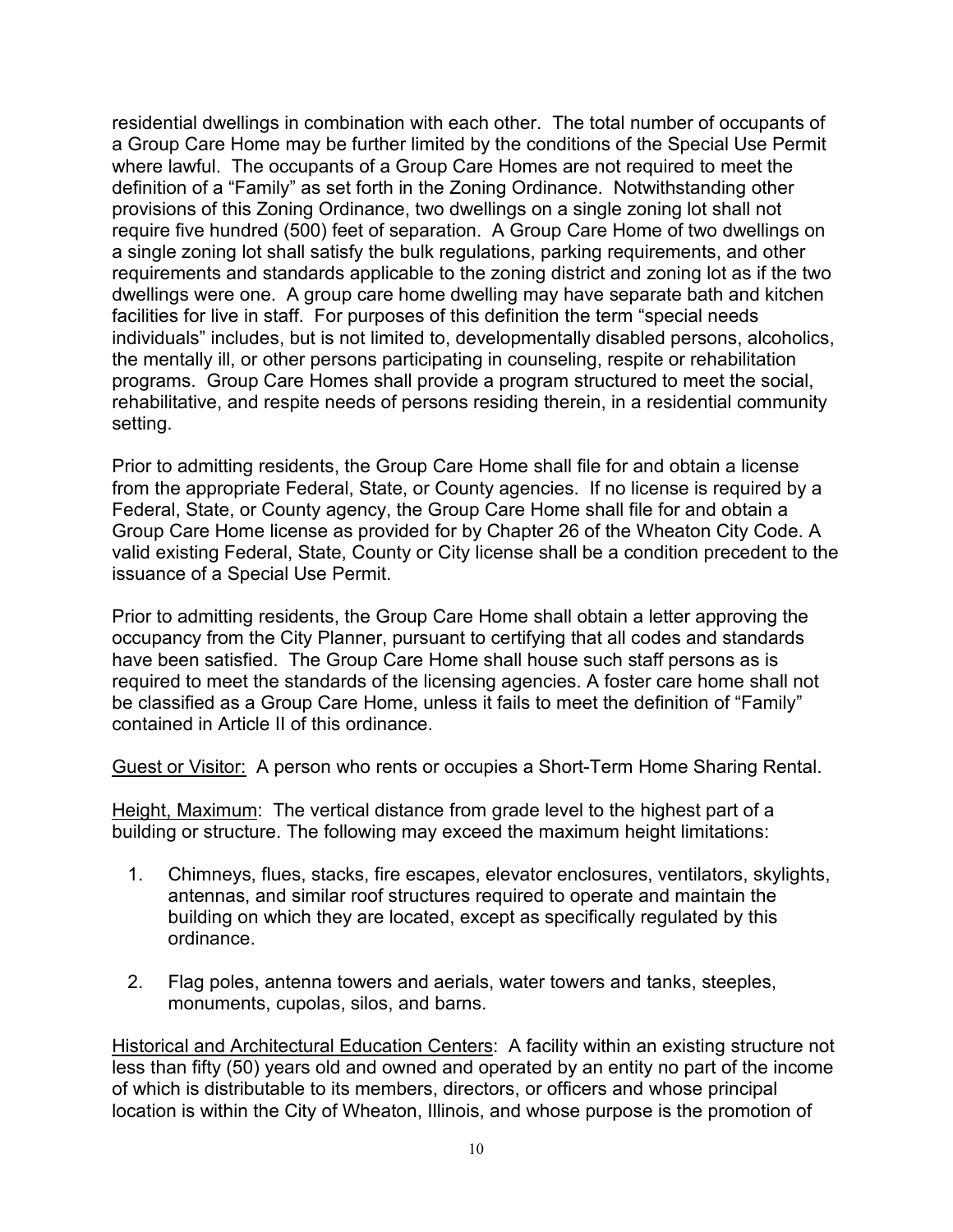the public awareness of, and the providing of educational resources for, Wheaton history and architecture.

Uses of said center shall include any two (2) or more of the following:

- 1. Resource library;
- 2. Archive storage;
- 3. Displays and exhibits;
- 4. Meetings and classes.

An additional use may include one (1) dwelling unit. Any signs on the real estate or improvements thereon shall conform to the provisions of Section 23.4 and 23.4.1.

Host: An Owner engaged in providing Short-Term Home Sharing Rentals.

Hosting Platform: A market place entity, in whatever form or format, which facilitates Short-Term Home Sharing Rental through advertising, matchmaking, or any other means, using any medium of facilitation, or from which the operator of the Hosting Platform derives revenue, including booking fees or advertising revenues for providing or maintaining the market place.

Hotel/Motel: A building with 21 or more guest rooms offering temporary lodging for compensation for a period of one day or more, with or without restaurants, shops, and meeting rooms, open to the public; further controlled by conditions of Special Use.

Identification Sign: A sign identifying the business conducted on the premises.

Inn: A building containing guest rooms offered to the public for compensation, limited to the following:

- 1. No more than twenty (20) guest rooms shall be provided.
- 2. Customary Inn services, such as maid, telephone, secretarial and desk services, laundering of linens, food and cooking service including a restaurant, with service in the guest rooms or any designated area.

The use and operation of a restaurant for persons other than guests occupying any of the guest rooms shall be specifically authorized, if at all, and regulated pursuant to the provisions of any Special Use Permit authorizing the use and operation of an Inn.

 3. Meeting rooms for business and non-business uses, with incidental food service, available to guests or the public for compensation; provided, however, the meeting rooms shall not; (1) be the primary purpose of use of the Inn; (2) exceed twenty-five percent (25%), in gross measurement, of the gross floor space of the entire Inn.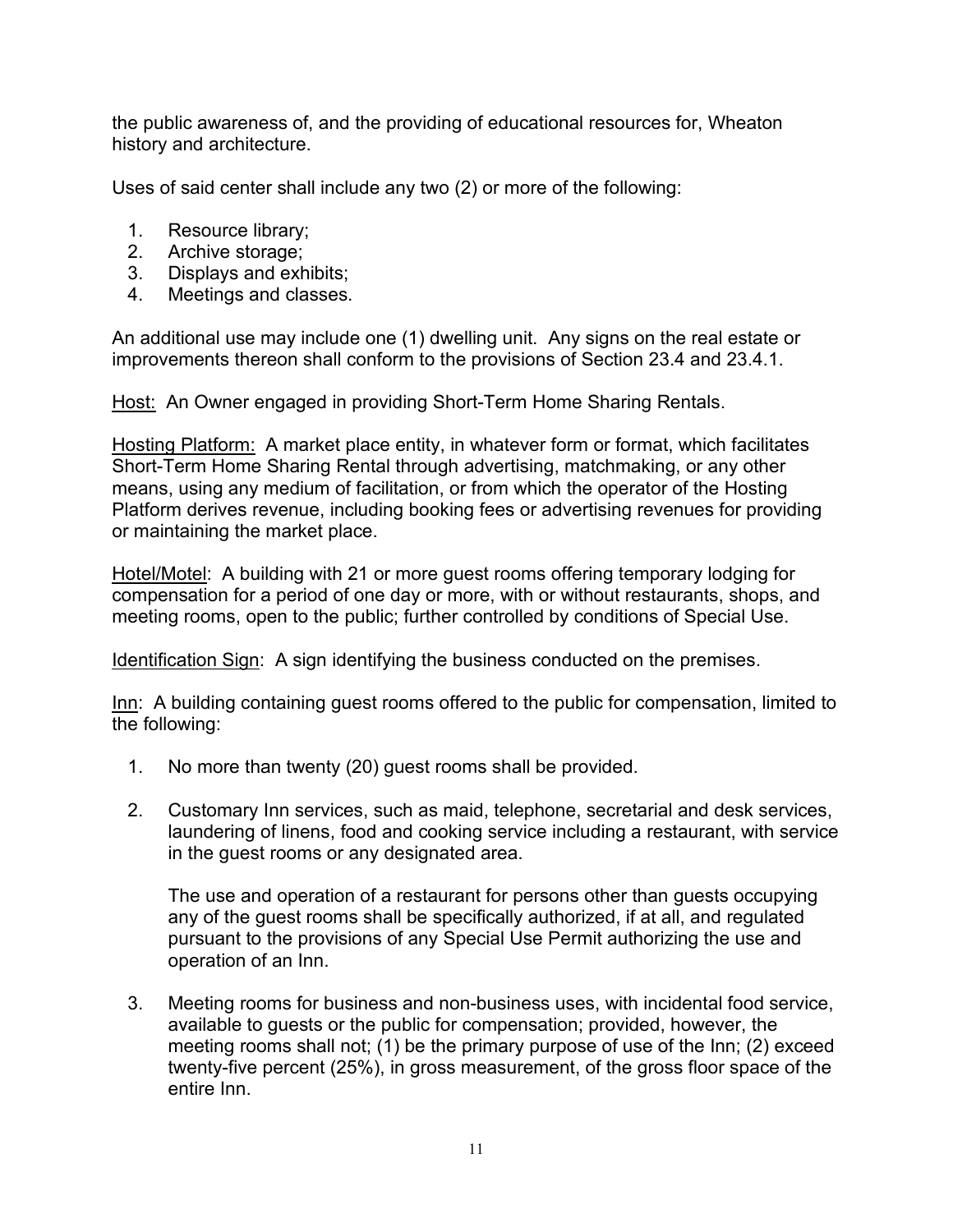The number of people occupying the meeting rooms, and the hours of use and operation of the meeting rooms, shall be regulated pursuant to the provisions of any special use permit authorizing the use and operation of an Inn.

 4. Signs shall not exceed ten square feet (10') in area and shall not have internal illumination.

Kennel: An establishment where four (4) or more dogs or cats are bred, trained, or boarded, each having an age of four (4) months or more.

Laundry: An establishment in which clothing and other fabrics are laundered professionally.

Lawful Non-Conforming Use: A use lawfully established prior to the passage of this ordinance or any amendment to it prohibiting such use.

Licensed Prepared Meal Service Business: A licensed establishment that prepares meals in a not-ready-to-consume state to individuals and families for future consumption off the premises and food prep for off-site catering.

Linear Lighting: All types of illumination, static or flashing, internal or external, fully or partially outlining architectural features such as doors, windows, walls, wall edges or other structural/building elements and which may attract attention or be used as a means of identification or marketing, not including holiday decorations. All holiday decorations shall comply with the City adopted National Electric Code. Linear lighting shall not be used as security lighting or ingress/egress lighting.

Lives on Site: Being present on the property where the Short-Term Home Sharing Rental is being offered, which includes but is not limited to sleeping overnight, preparing and eating meals, entertaining and engaging in other typical activities enjoyed by a homeowner.

Loading Dock: A platform for loading or unloading goods or materials between vehicles and buildings or structures.

Lot: A parcel of land which is either a "Lot of Record" or a "Zoning Lot".

Lot Coverage: That percentage of a lot which, when viewed directly from above, would be covered by a building or buildings or any part thereof, excluding open steps, terraces and cornices projecting not more than .76 meters (thirty inches).

Lot Depth: The distance between the midpoint of the front lot line and the midpoint of the rear lot line.

Lot Line: Lot boundary line. See Lot Line, Front; Lot Line, Rear; Lot Line, Side.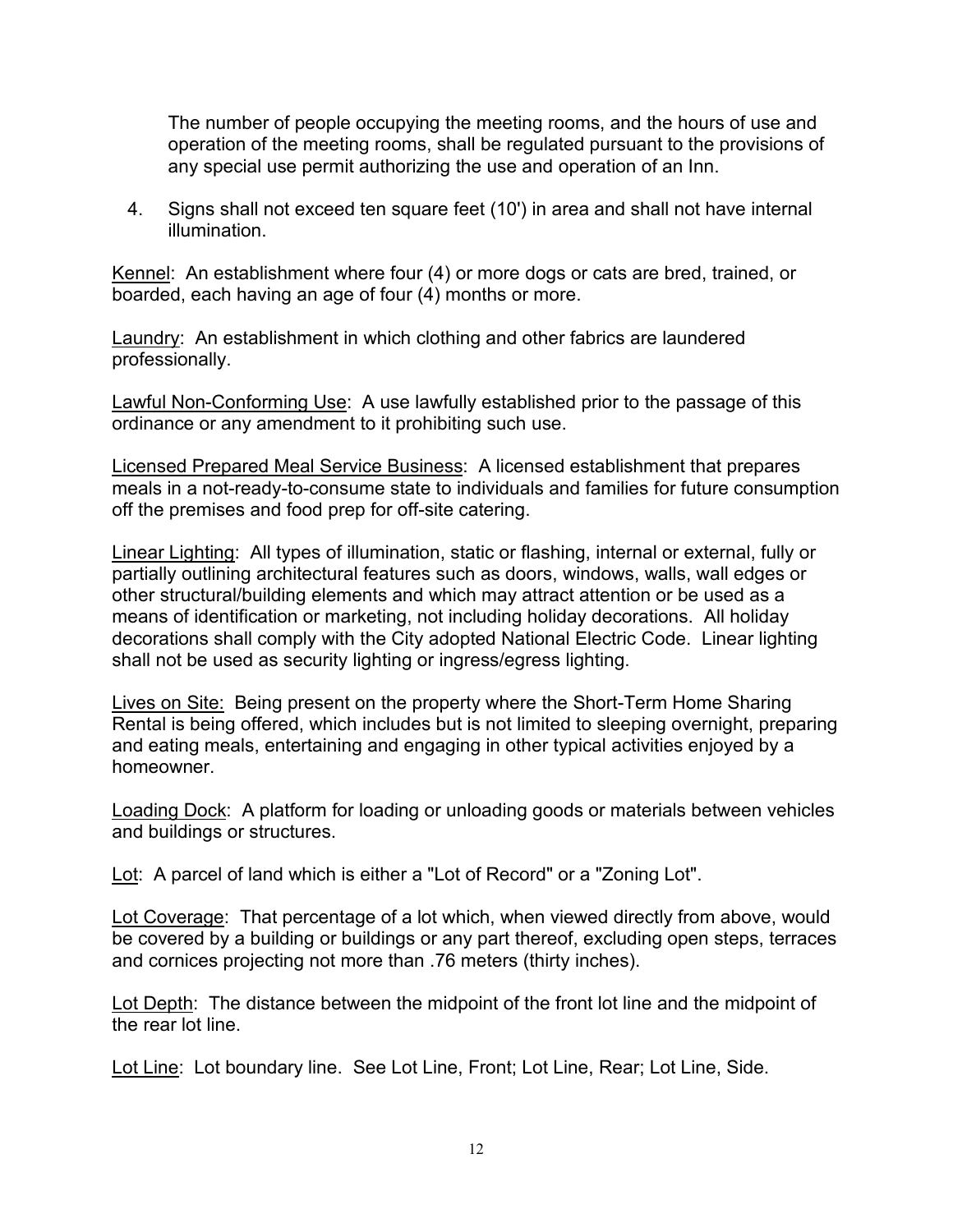Lot Line, Front: A street line forming the boundary of a lot. For corner lots, the front lot line shall be the shortest lot line fronting on the streets. Lots having two street lines generally parallel to and opposite each other, forming the boundaries of the lot, shall be considered to have two front lot lines. (Such lots are commonly known as double frontage lots or through lots).

Lot Line, Rear: The lot line that is most distant from, and is, or is most nearly, parallel to the front lot line. If a rear lot line is less than fifteen (15) feet (4.57 m.) long, or if the lot comes to a point at the rear, the rear lot line shall be a line at least fifteen (15) feet (4.57 m.) long, lying wholly within the lot, parallel to the front lot line.

Lot Line, Side: A lot line which is neither a front lot line nor a rear lot line.

Lot of Record: An area of land which is designated as a separate platted subdivision lot in a subdivision plat recorded in the office of the County Recorder of Deeds.

Lot Size: The area of a horizontal plane bounded by the front, side and rear lot lines.

Lot Width: The distance between the side lot lines, as measured by a straight line drawn between the intersections of the side lot lines with the established front setback line.

Lot, Zoning: A single tract of land in common ownership located within a single block, which is used or occupied for any principal use, whether permitted, special or nonconforming. A "Zoning Lot" need not coincide with a Lot of Record, and may consist of:

- 1. A single Lot of Record;
- 2. A portion of a Lot of Record;
- 3. A combination of complete Lots of Record; of complete Lots of Record and portions of Lots of Record; or of portions of Lots of Record; and/or
- 4. A piece of property described by metes and bounds.

Masonry Materials: Shall mean and include brick, pre-cast concrete, textured concrete block, stone, or other masonry material of equal characteristics. The term Masonry Materials does include brick and stone veneer. The term Masonry Materials does not include stucco, whether cementitious or synthetic or cementitious siding or panels.

Minimum Setback: See Setback, Minimum.

Mortuary: A funeral home.

Motor Home, Mini Motor Home, or Van Camper: A self-contained motor vehicle, not used commercially, designed or permanently converted to provide living quarters for recreational, camping or travel use, with direct walk-through access to the living quarters from the driver's seat.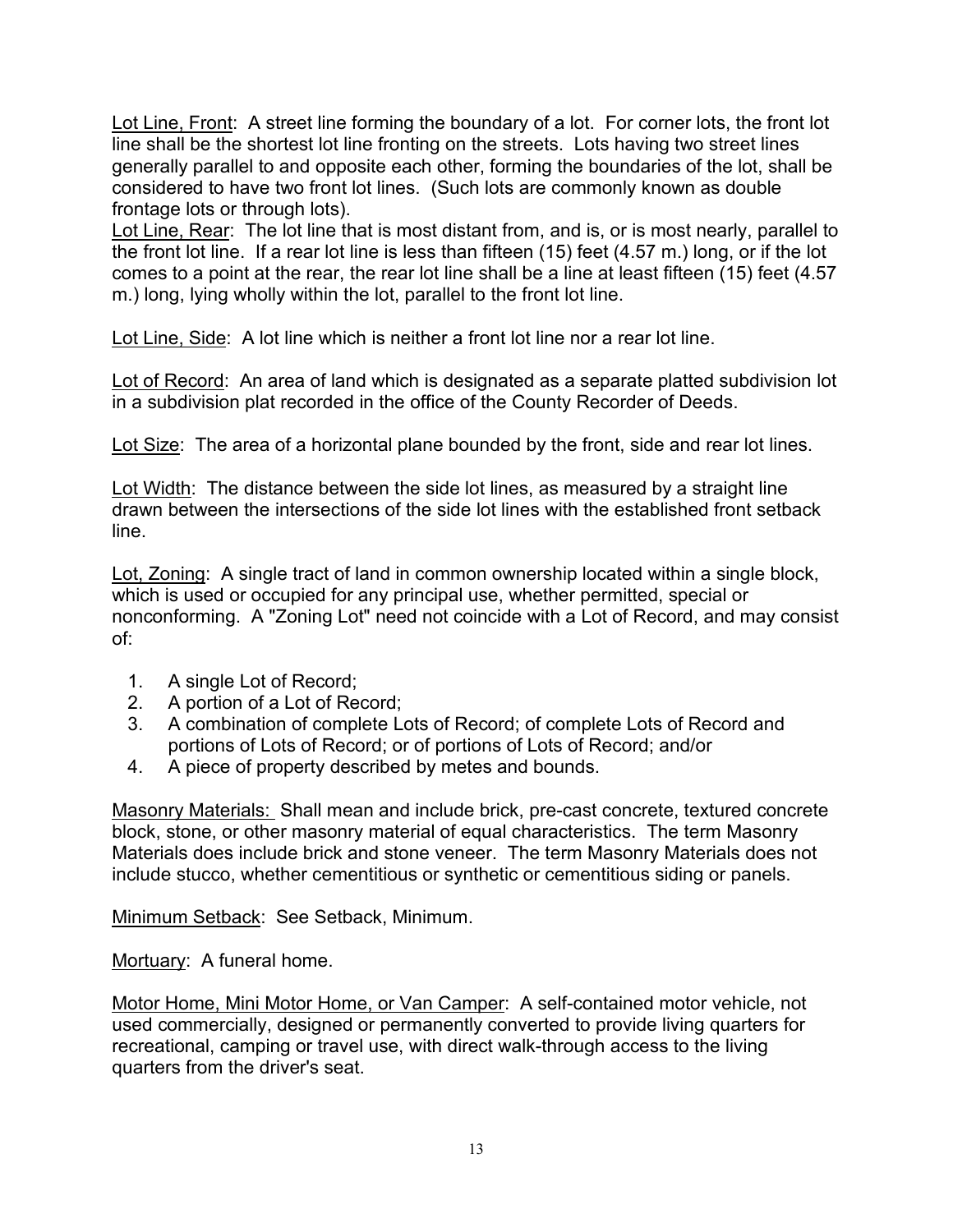Moving Sign: Any sign, all or part of which moves, rotates or gives the illusion of movement.

Multiple Family Dwelling: Any building or portion thereof providing two (2) or more separate dwelling units.

Nameplate: Any sign not exceeding 929 square centimeters (one (1) square foot) in area indicating the name and/or address of each occupant, and, where applicable, a professional status, but not indicating a product or business.

Non-Residential Use or Building: Any use or building other than a residential use or building.

Noxious Matter: A substance which is capable of causing injury to living organisms by chemical reaction or is capable of causing detrimental effects on the physical well-being of individuals.

Nursery School: A child care facility receiving more than eight children for daytime care during all or part of the day. The term "nursery school" includes facilities called "day care centers", "child care centers", "day nurseries", "kindergartens", and "play groups", with or without stated educational purposes.

The term does not include (a) kindergartens or nursery schools or other daytime programs operated by public or private elementary school systems or secondary level school units or institutions of higher learning; (b) facilities operated in connection with a shopping center or service, or other similar facility, where transient children are cared for temporarily while parents or custodians of the children are occupied on the premises, or are in the immediate vicinity and readily available; (c) special activities programs, including athletics, crafts instruction and similar activities conducted on an organized and periodic basis by civic, charitable and governmental organizations.

Odor Threshold: A concentration of odorous substance in the air which will produce an odor sensation.

Office: See Business and Professional Offices.

Outbuilding: A business or commercial use part of, but not attached to, the main unified center, which may or may not be on a separate subdivided lot.

Outdoor Storage: The storage of goods and materials outside of any building or structure, but not including storage of a temporary or emergency nature.

Outdoor Storage Unit, Temporary Portable: A temporary outdoor portable storage unit means any unit including but not limited to, a trailer, box, or shipping container, which is typically rented to owners or occupants of property for their temporary outdoor storage use and which is delivered and removed by truck.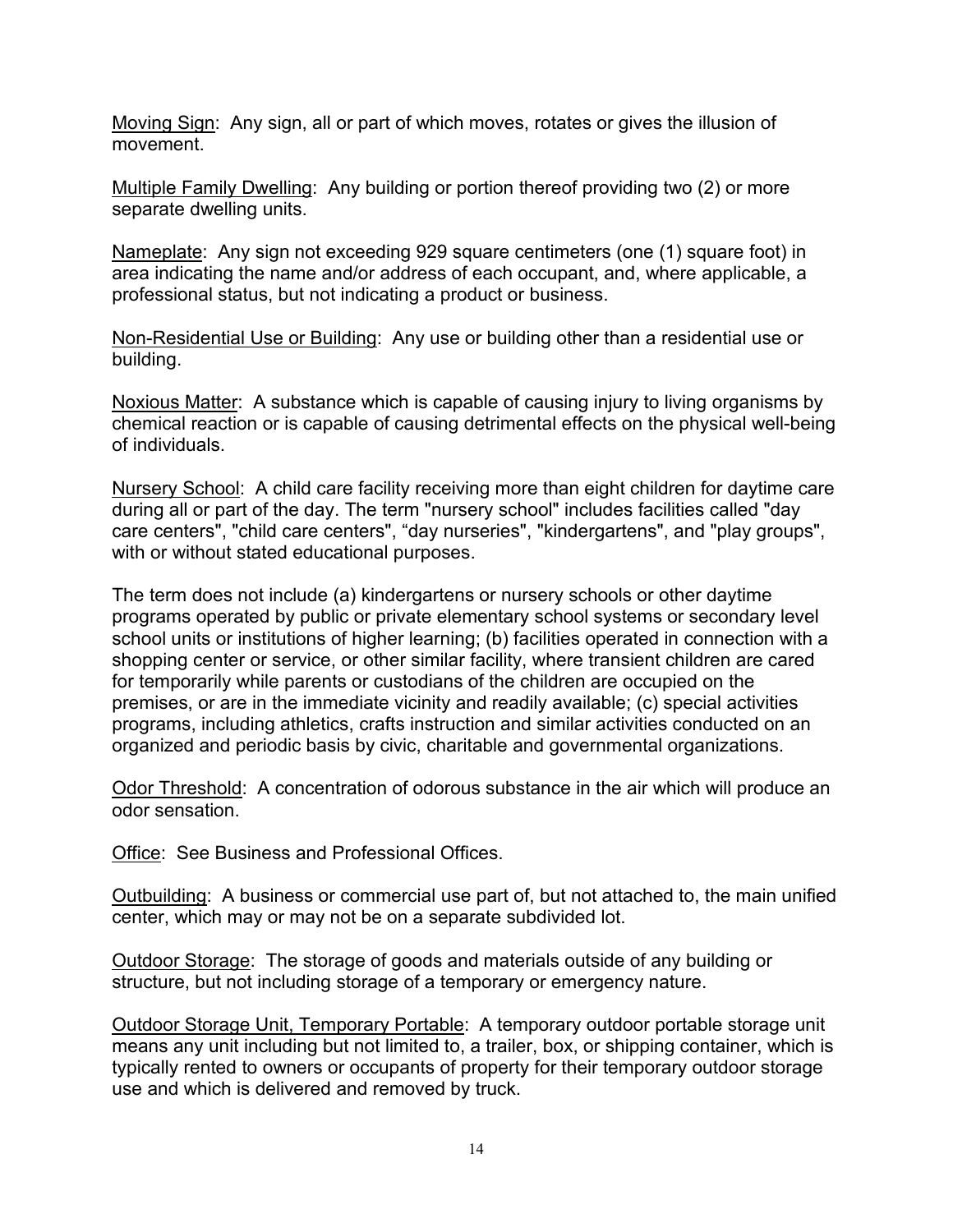Owner: A person holding title or co-title of a dwelling unit.

Parking Bay: A row of parking spaces with one access aisle.

Parking Space: A space for the on-street or off-street parking of a single motor vehicle.

Parking Space, Tandem: A space for the off-street parking of a motor vehicle which does not have a direct means of access to a drive aisle.

Particulate Matter: Dust, smoke or any other form of airborne pollution in the form of minute separation particles.

Personal Wireless Service. Any technology defined in 47 U.S.C. 332(c)(7) , and as may be amended from time to time, including commercial mobile services, unlicensed wireless services, and common carrier wireless exchange access services, provided to personal mobile communication devices through wireless Facilities or any fixed mobile wireless services provided using personal wireless Facilities.

Personal Wireless Service Facilities or Facility. As defined in the same manner as in Title 47, United States Code, Section 332(c)(7)(C), as amended now or in the future including equipment at a fixed location that enables Personal Wireless Service between user equipment and a communications network, including but not limited to: (A) equipment associated with Personal Wireless Services such as private, broadcast and public safety services, as well as unlicensed wireless services and fixed wireless services such as microwave backhaul; and B) Transmission Tower, radio transceivers, antennas, coaxial or fiber-optic cable, regular and backup power supplies and comparable equipment, regardless of technological configuration.

Placard Sign: A temporary sign made of cardboard, lightweight plastic, or similar material, mounted out-of-doors and intended to be used during a sale, promotion, or special event. A permanent sign with changeable copy such as a reader board with changeable letters, or a permanent framework designed to hold changeable panels so as to prevent their movement by the wind, shall not be considered a placard. All such signs shall be subject to the requirements of this ordinance.

Principal Building: A building in which the principal or primary use on the lot is conducted.

Principal or Primary Use: The main use of land or buildings as distinguished from a subordinate or accessory use. Where a building contains more than one use, the principal or primary use shall be that which occupies the greatest floor area. If the floor area is evenly divided between different uses, the use having the greatest floor area on the first floor or story shall be the principal or primary use.

Private Club: An association organized and operated not-for-profit, for persons who are bona fide members paying annual dues, which owns, hires, or leases premises, the use of such premises being restricted to such members and their guests. The affairs and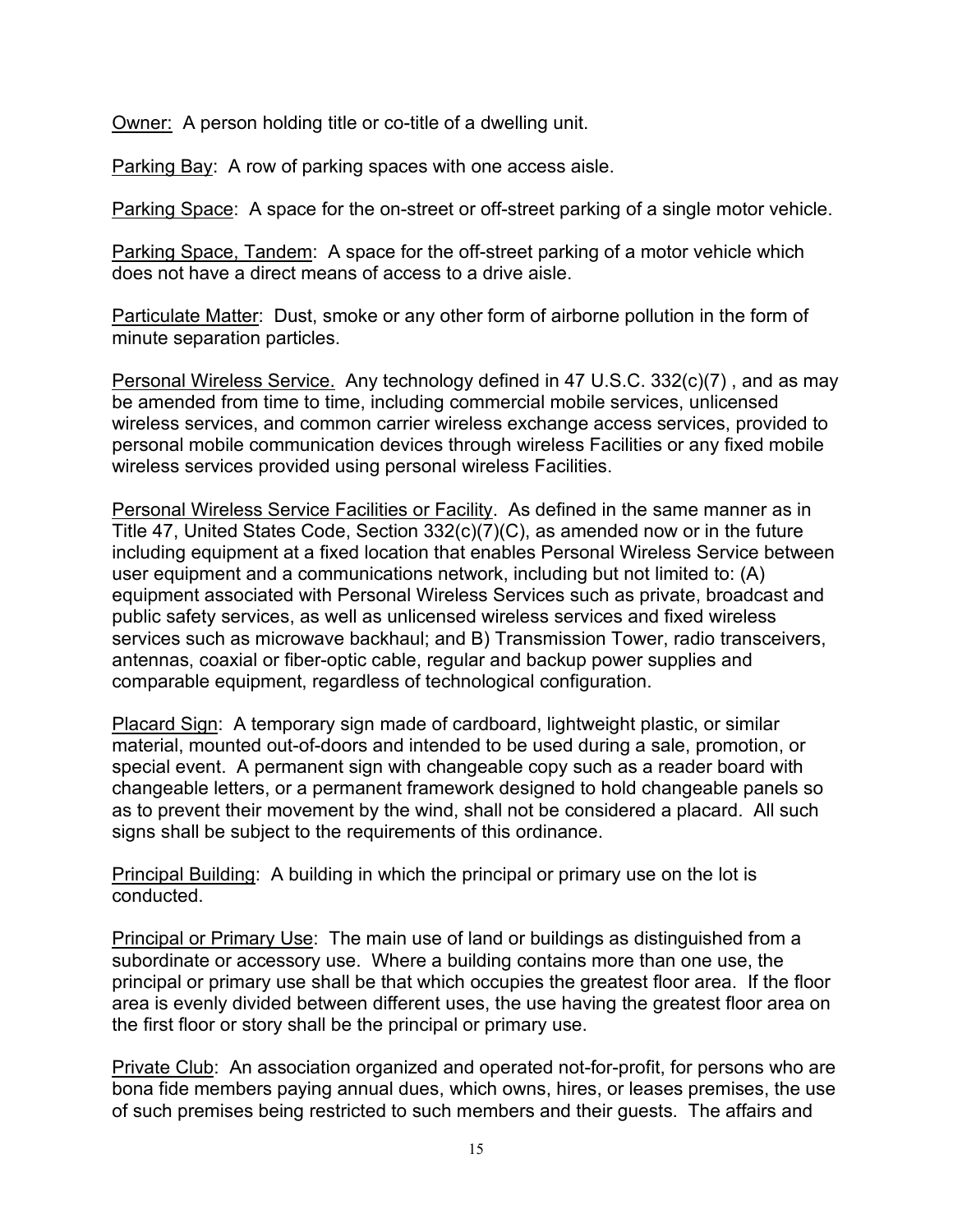management of such association are conducted by a board of directors, executive committee, or similar body chosen by the members at their annual meeting. The serving of food and meals on such premises is not prohibited, provided adequate dining room space and kitchen facilities are available.

Project Review Committee: A committee consisting of members from the Board of Zoning Appeals, the Plan Commission and the City Council. The committee informally provides the developer with information as to planning and zoning guidelines applicable to the proposed development.

Project Review Package: An administrative checklist used for reviewing applications for Planned Unit Developments.

Publisher: A business establishment engaged in the preparation of copy for literary or advertising materials and the like and which may include the use of linotype or other typesetting equipment and proof presses, but not production printing for sale as a service or product.

Rear Lot Line: See Lot Line, Rear

Rear Wall: See Wall, Rear

Rear Yard: See Yard, Rear

Recreational Vehicle: Every camping trailer, motor home, mini motor home, travel trailer, truck camper, portable camping units designed to be loaded onto the bed of a vehicle whether loaded onto the bed of the vehicle or not, and boat trailer used primarily for recreational purposes and not commercially. It shall be prima facie evidence that a vehicle is a recreational vehicle if it bears recreational ("RV") registration license plates.

Research Laboratory: A building in which are located facilities for scientific research, investigation, testing, or experimentation, but not including facilities for the manufacture of products for sale or further distribution.

Residential Use or Building: A building or use consisting of a dwelling unit or units, and accessory uses, such as rental or maintenance offices and recreational, laundry, or other facilities reserved for the use of residents and their guests. Residential uses or buildings shall not be deemed to include hostelries, house trailers, lodging houses, dormitories, sororities and fraternities, nurse's residences, sanitariums, nursing homes, and convalescent homes.

Restaurant: An establishment whose principal business is the sale of foods or beverages to the customer in a ready-to-consume state, and whose design or principal method of operation includes one or both of the following characteristics: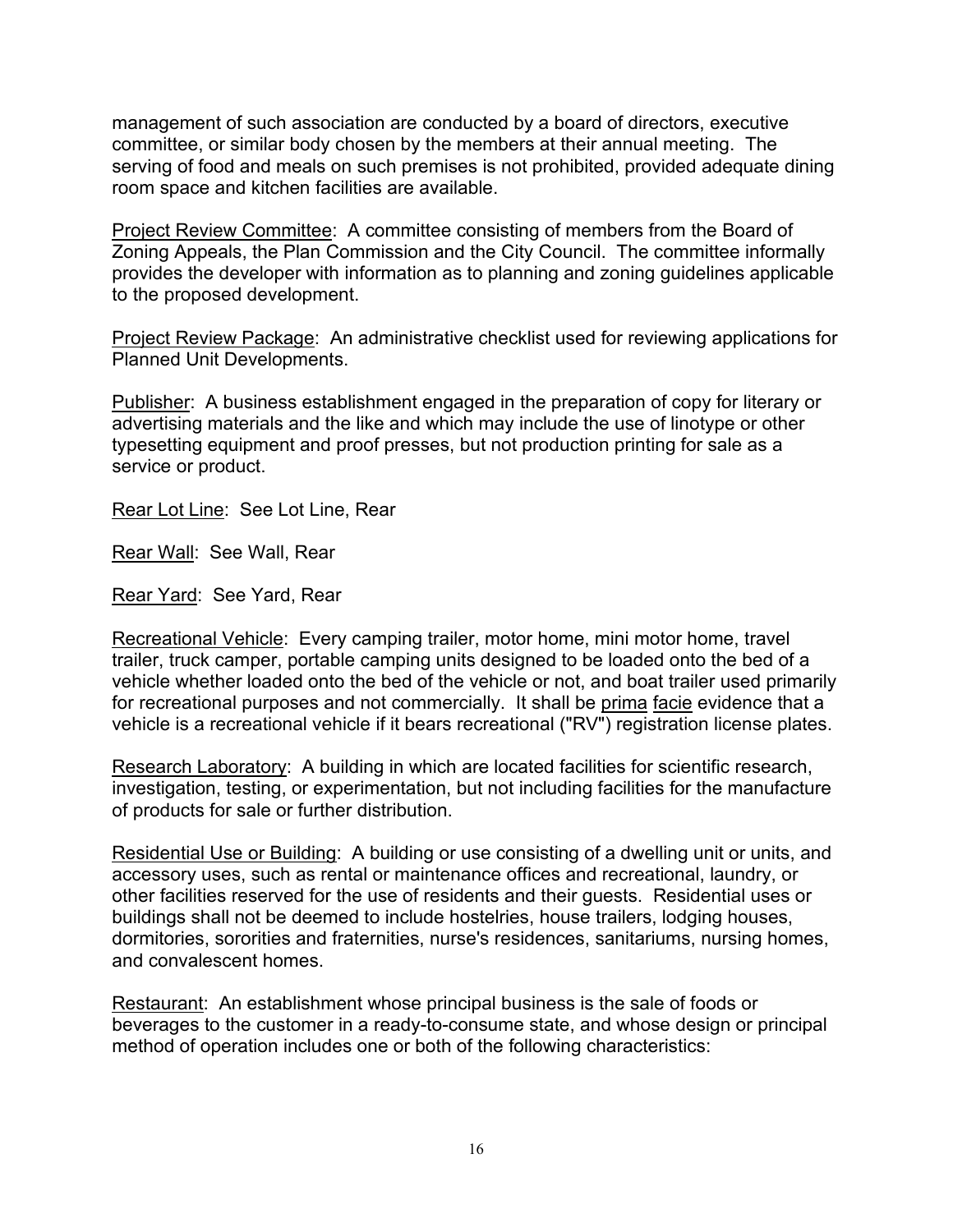- 1. Customers, normally provided with an individual menu, are served by a restaurant employee at the same table or counter at which said items are consumed.
- 2. A cafeteria-type operation where foods and/or beverages generally are consumed within the restaurant building.

Right-of-Way: Land located between property lines which is dedicated for use as a public thoroughfare.

Roof Sign: Any sign erected upon a building or structure which extends over the roof line of a building or structure.

Screening: Fencing or dense vegetation maintained for the purpose of concealing from view the area behind such fencing or dense vegetation throughout the year.

Semi-Trailer: Every vehicle without motive power, designed for carrying persons or property and for being drawn by a motor vehicle, and so constructed that some part of its weight and that of its load rests upon or is carried by another vehicle.

Senior Citizen Home Sharing Facility: A residential dwelling, maintained as a single housekeeping unit, occupied primarily by persons 60 years of age and older, wherein the total number of occupants exceeds that which would be permitted by the definition of "Family", as contained in Article II, and "Particular Home Occupations Permitted", as contained in Article XXIV. The maximum number of occupants shall not exceed fifteen (15), and may be further limited as a condition of a Special Use Permit.

Such a facility shall not include care facilities such as nursing homes, sheltered care homes, or similar facilities as defined and regulated by the Illinois Revised Statutes. Such a facility shall comply with the bulk regulations, parking requirements, and other requirements and standards applicable to residential use.

Senior Housing Development: A residential development containing building or buildings for the care of the aged comprising of one or more of the following components:

Independent living – Residences targeted towards seniors that are generally the same as non-senior attached living units (i.e. apartments and condominiums) but with added communal facilities within the building, such as common dining and recreation areas.

Assisted living – Residences designed for people who cannot live independently but are not in need of the frequent and/or intense medical assistance commonly associated with skilled care. Assisted living residents require help with day-to-day activities, such as with bathing and dressing. This type of facility also includes communal areas such as common dining and recreation areas.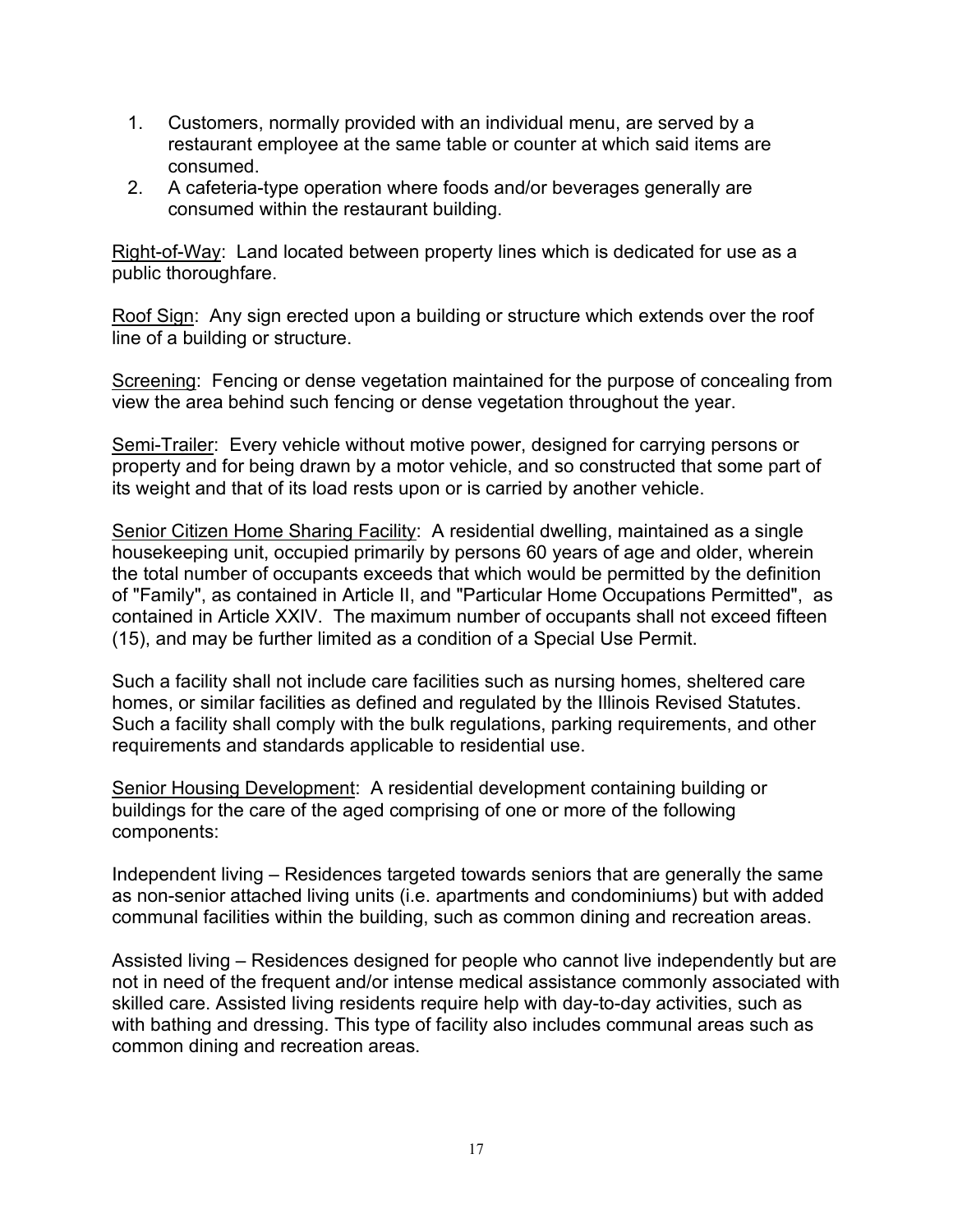Skilled care – Residences for individuals in need of relatively frequent and/or intense medical assistance. This type of facility also has some communal facilities, but to a lesser degree.

Setback: The distance between the lot line and buildings or other uses on the lot.

Short-Term Home Sharing Rental: An activity whereby Owners of a Dwelling Unit, utilizing a Hosting Platform or other means, host Guest(s) or Visitor(s) in their homes, for compensation.

Sign: A display, emblem, device or structure used to identify or advertise a business, product, service, event, institution, organization, location or individual.

Single Family Dwelling: A residential building containing only one dwelling unit.

Single Ownership: Ownership by an individual, partnership, corporation, cooperative, or condominium having control over exterior maintenance of buildings and grounds.

Single-User Lot: A building located on a single lot with a single business or commercial use.

Skateboard Ramp: Any outdoor structure(s) designed and principally intended to permit persons on skateboards to move continuously from one side to the other; commonly known as ramps or pipes.

Special Use: See Article V.

Specialty School: Schools offering instruction in languages, visual and performing arts, business skills, crafts and other similar specialties, but excluding any instruction involving the use of heavy machinery or any instruction conducted out-of-doors.

Story: The portion of a building included between the surface of any floor and the floor or roof next above. A mezzanine shall be considered a story if it exceeds 33⅓ percent of the area of the floor immediately below. A penthouse shall be considered a story if its area exceeds 33⅓ percent of the roof area.

Story, Half: A half story may consist of either:

- 1. A basement or cellar having more than 2 feet, but not more than 6 feet of its floor surface to clear ceiling height above grade.
- 2. A partial story under a sloping roof, having the intersection of its wall and roof decking on two opposite walls not more than 4 feet above its floor surface, and having an area of not more than 60% of the floor area of the story immediately below.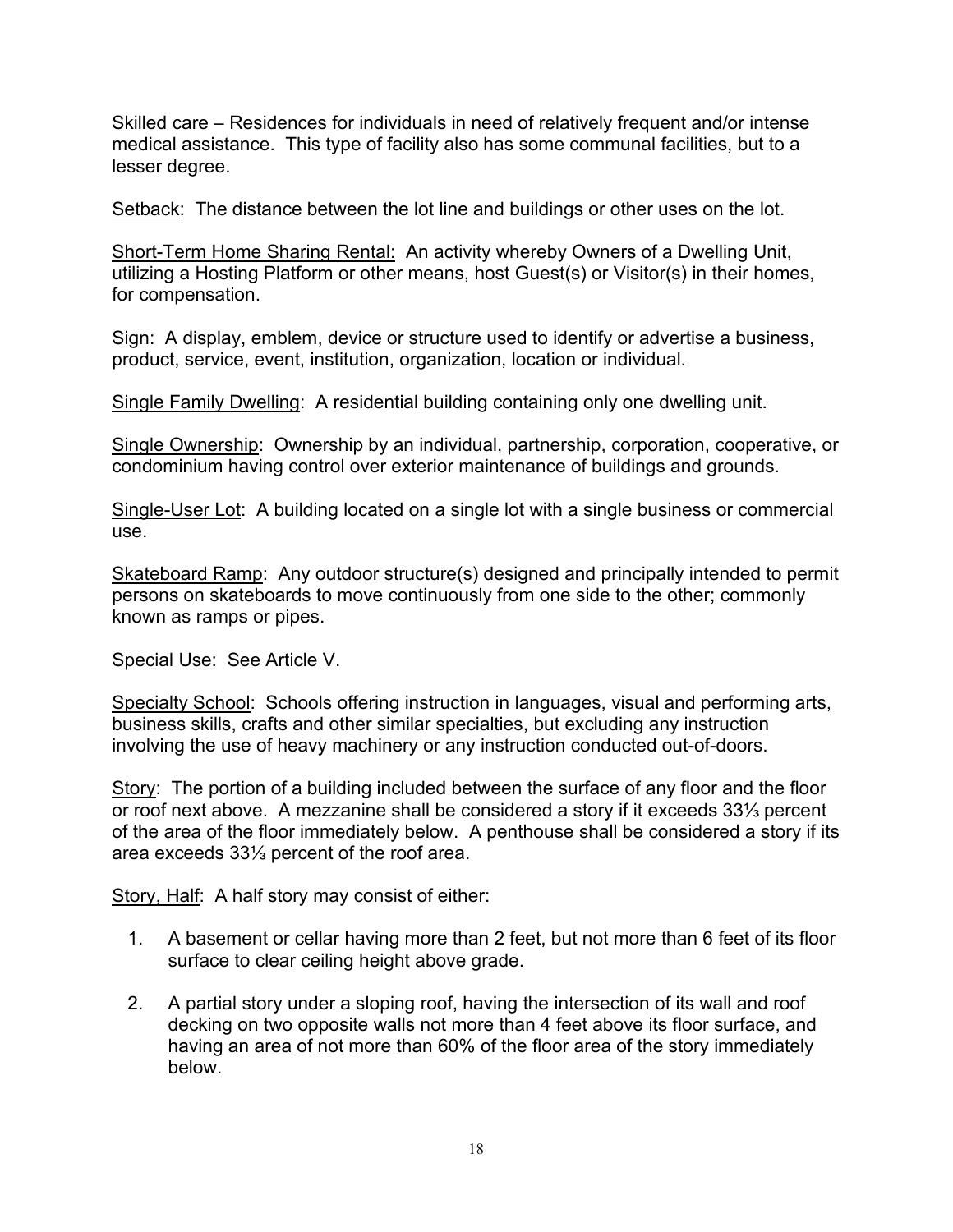Street Line: A line forming the boundary of the right-of-way of an existing or dedicated street.

Structural Alteration: Any change other than incidental repairs, which would prolong the life of supporting members of a building, or other structure, such as bearing walls or bearing partitions, columns, beams or girders.

Tandem Parking Space: A space for the off-street parking of a motor vehicle which does not have a direct means of access to a drive aisle.

Tow Truck: Every truck designed or altered and equipped for an used to push, tow, or draw disabled vehicles by means of a crane, hoist, tow bar, tow line, or auxiliary axle, and to render assistance to disabled vehicles.

Tower: A monopole structure, erected on the ground, used primarily to support reception and transmission equipment including any accessory mechanical or electronic equipment attached to the supporting structure that is required for the operation of the reception or transmission equipment, but also including any accessory structures used solely for the housing of the equipment mounting structure and its accessory equipment. The definition of tower shall not include guyed or lattice towers.

Toxic Matter: A substance which is capable of causing injury to living organisms by chemical means when present in relatively small amounts.

Trailer: Every vehicle without motive power in operation, designed for carrying persons or property and for being drawn by a motor vehicle and so constructed that no significant part of its weight rests upon the towing vehicle.

Travel Trailer: A trailer, not used commercially, designed to provide living quarters for recreational, camping, or travel use, and of a size or weight not requiring an over dimension permit when towed on a highway.

Truck Camper: A truck, not used commercially, when equipped with a portable unit designed to be loaded onto the bed which is constructed to provide temporary living quarters for recreational, travel or camping use.

Truck Tractor: Every motor vehicle designed and used primarily for drawing other vehicles and not so constructed as to carry a load other than a part of the weight of the vehicle and load so drawn.

Usable Open Space: Any open space, the smallest dimension of which is at least seven feet (2.134 m.) and which is not used for storage or for parking or movement of motor vehicles. Yards abutting a public street which are adequately screened for privacy, shall qualify as usable open space. Balconies, porches or roof decks may be considered usable open space, if usable for work, play or outdoor living areas. At least seventy (70) square feet (6.5 sq. m.) of required open space shall be contiguous to and provide for private usage of the individual dwelling unit.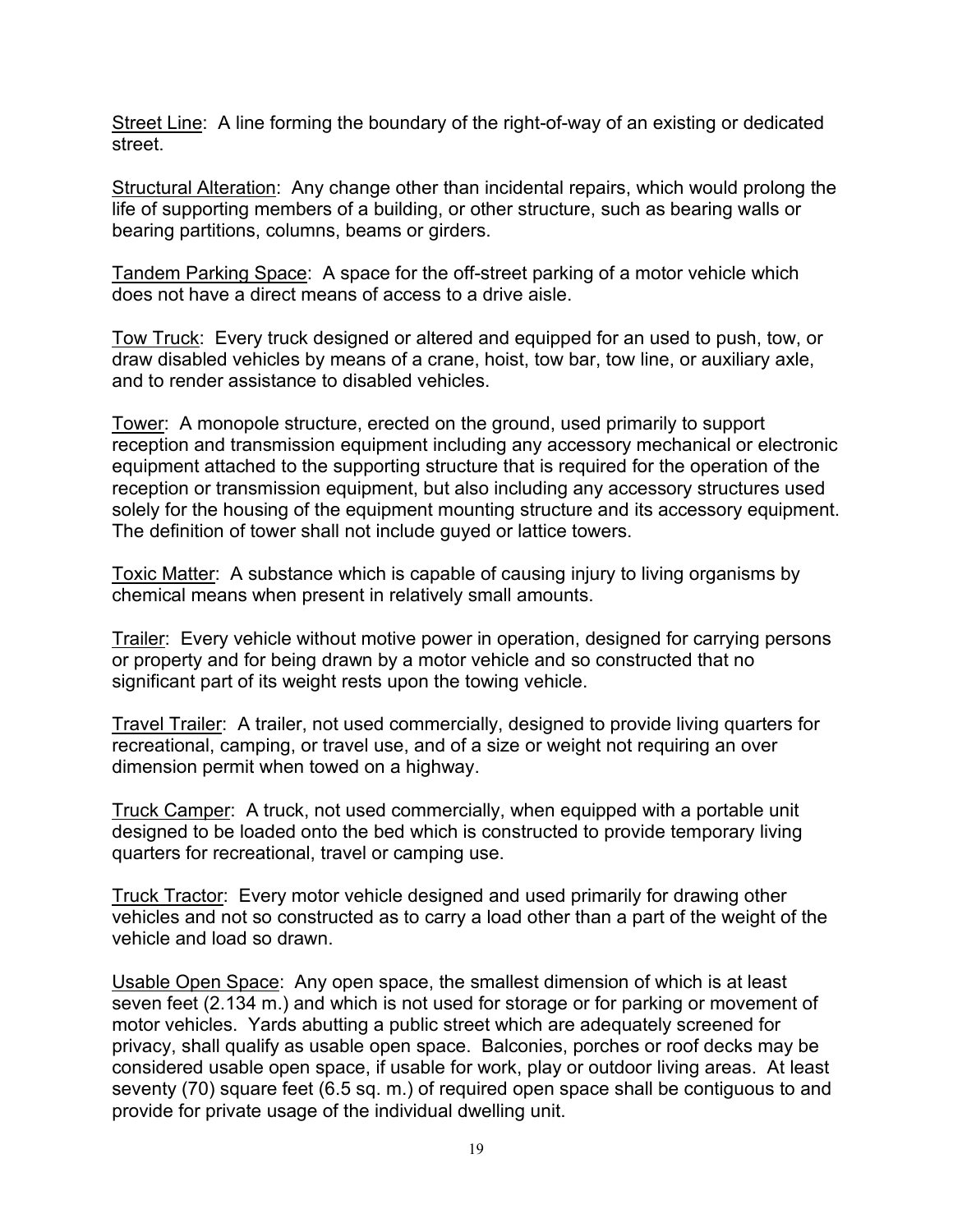Unified Center: A building or buildings located on a single lot which has at least two (2) separate businesses or commercial uses.

Use: Any purpose for which a building or other structure or a tract of land may be designed, arranged, intended, maintained, or occupied; also, any activity, occupation, business or operation carried on, or intended to be carried on, in a building or other structure or on a tract of land.

## Variations:

- 1. Administrative Variation: Any variation to decrease any setback or any minimum yard dimension by less than or equal to 25% or five feet, whichever is less, or to increase the maximum height required by the applicable provisions, which is heard and decided by the Director of Planning & Economic Development.
- 2. Non-administrative variation: any administrative variation that has been denied or any other modification that does not qualify as an administrative variation.

Vibration: The periodic displacement of earth.

Virtual Reality Gaming Arcade: A business with individual booth spaces with virtual reality headsets and related computer equipment available for customers to play virtual reality computer games as set up and monitored by the employees of the Arcade.

Wall, Front: The wall of a building which is nearest to, and most nearly parallel to, the front lot line of the lot on which the building is located.

Wall, Rear: The wall of a building which is nearest to, and most nearly parallel to, the rear lot line of the lot on which the building is located.

Wall, Side: Any wall of the building other than a front wall or rear wall.

Wall Sign: A sign on a wall of a building or structure in such a manner that the wall becomes merely the supporting structure, or in which the wall forms the background surface.

Width, Lot: See Lot Width.

Yard: That portion of a lot which is not occupied by the primary structure.

Yard, Front: A yard extending along the full length of a front lot line and back to a line drawn parallel to the front lot line at a distance therefrom equal to the depth of the required front yard.

Yard, Rear: A yard extending along the full length of the rear lot line and back to a line drawn parallel to the rear lot line at a distance therefrom equal to the depth of the required rear yard.